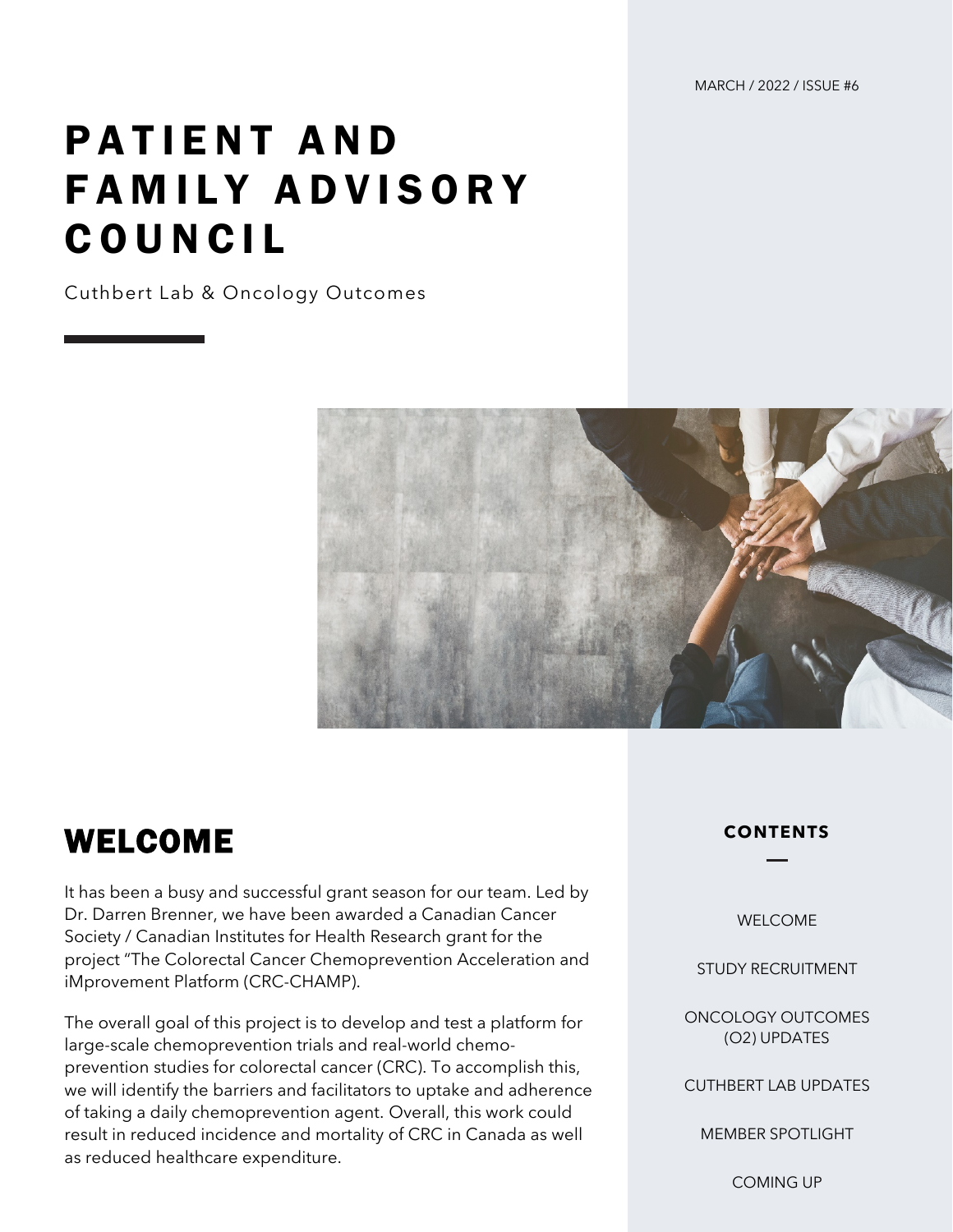## Study Recruitment

Ongoing Recruitment

We continue to actively recruit participants for several studies right now, including:

- Healthcare Provider and Patient Views on Prescribing Opioids for Cancer Patients
- Patients Perspectives of Value Frameworks Used to Guide Oncology Treatment Decisions

If you think the studies might be relevant to your contacts, please feel free to share the website links.

Details of each study can be found at: <https://www.cuthbertlab.com/news>



### O2 Updates

Optimizing the Treatment Approach of Older Cancer Patients



Dr. Winson Cheung and Dr. Colleen Cuthbert were successfully awarded a CIHR grant focusing on cancer care in older adults. To our knowledge, this will be the first study to use mixed methods to comprehensively examine physician factors and how they interact with patient and disease factors in driving undertreatment of older cancer patients.

We anticipate that insights from this work will better inform the development and evaluation of specific strategies (e.g., new clinical guidelines, modified care pathways, and practical decision tools) aimed at reducing age-related treatment biases.

Considering the expected increase in the number of older cancer patients, this work is timely and necessary to equip physicians with the tools needed to facilitate their care of the growing geriatric oncology population.

#### Cuthbert Lab Updates

Patient Reported Outcomes Data

We are in the process of acquiring new patient reported outcome data focusing on patient reported outcomes collected in cancer care clinics across the province. We have noted the feedback from previous discussions surrounding the utility of the "Putting Patients First" form and will be using that insight to develop new projects to examine the patient reported outcomes data. This data will be linked to treatment and clinical outcomes data in order to provide an accurate big picture of how the patient experience corresponds to clinical data.